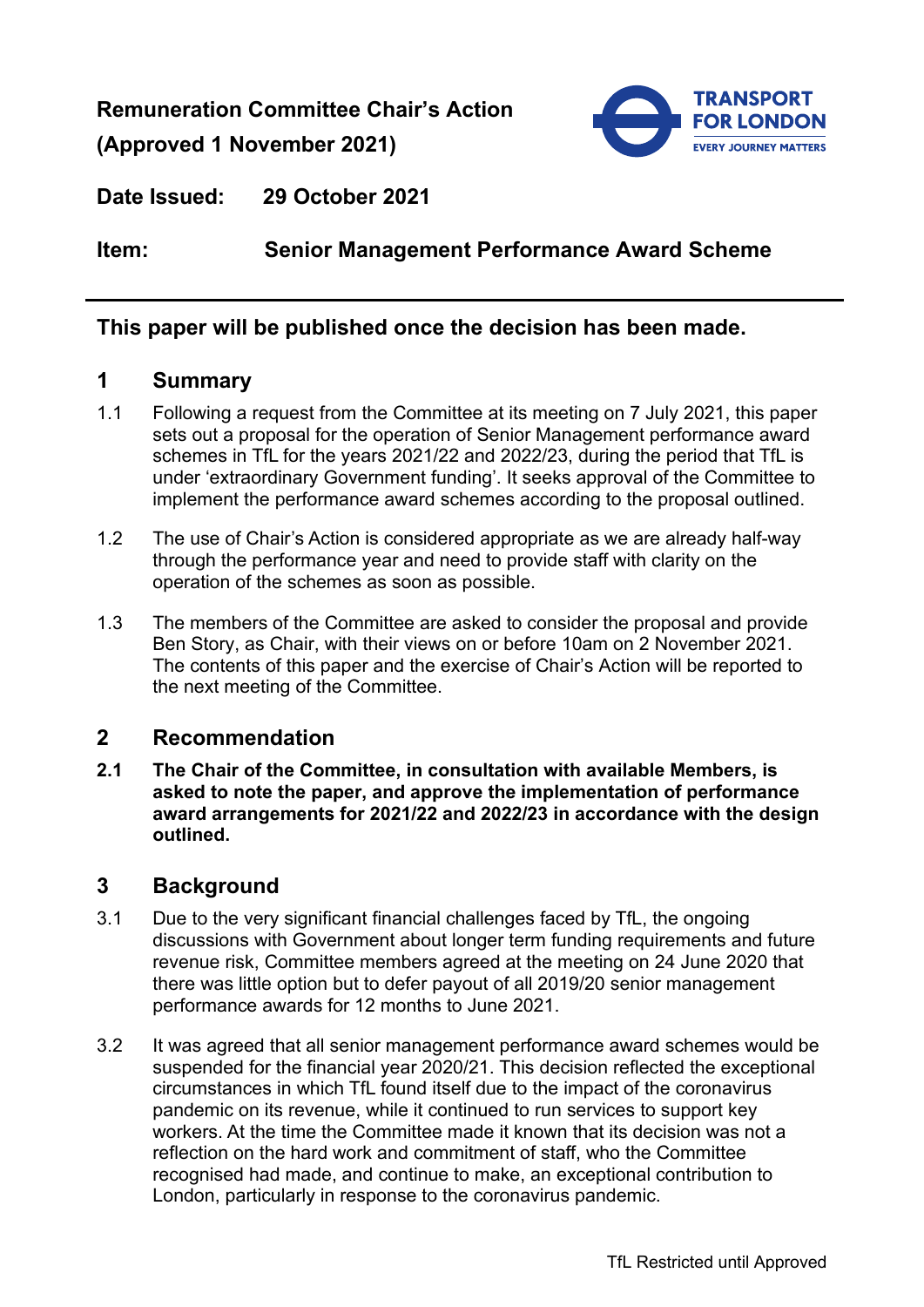- 3.3 The pandemic has had a devastating impact on our finances as Londoners followed Government advice to stay home to save lives. We have successfully negotiated almost £5bn in extraordinary grant and additional borrowing authority, which enabled us to keep a near-full level of public transport service in operation throughout the pandemic. The Government support has come with many extremely challenging conditions – including massive savings targets – and we are committed to delivering these as part of reaching financial sustainability by April 2023. We continue to work with Government for a long-term financial deal after our current support ends in December 2021.
- 3.4 The short-term funding agreements TfL has secured from the Government have enabled TfL to play its part in keeping London moving safely throughout the pandemic. The terms of the current Extraordinary Funding & Financing Settlement operating for the period 1 June – 11 December 2021 state:

*'Any bonus pay awards will not be paid for through extraordinary Government funding and TfL will have to demonstrate prudence in making any such payments.'*

In addition to the term concerning performance awards the Government expects TfL to freeze pay in line with the public sector pay pause it implemented in November 2020 while TfL is in receipt of Government funding.

- 3.5 At its meeting on 7 July 2021, the Committee considered what course of action should be taken for the performance years 2021/22 onwards and whether performance award schemes should be reinstated. The Committee recognised the value of TfL's performance award arrangements in helping focus the organisation's performance on its critical goals especially the immense challenge presented of achieving financial sustainability by April 2023.
- 3.6 Given that even prior to the pay freeze pay for Senior Management in TfL was generally lower than median levels in the external market; and that since the restart after the pandemic (along with many other sectors and businesses) we are starting to experience higher levels of staff turnover, the Committee also recognised that the operation of performance award schemes would be necessary to sustain a fair reward package as well as supporting retention of senior talent.
- 3.7 The Committee therefore asked TfL Management to form a proposal for a performance award scheme that could operate during the performance period that TfL is under the Government's funding and remain consistent with the terms of that arrangement.
- 3.8 To form a compliant design proposal therefore required an adjustment to the existing scheme design (as set out in the proposal in point 5 below). The key change necessary was the need to accommodate the delivery of financial sustainability as a critical performance metric whilst also maintaining a balanced performance focus; and ensuring that payment of any awards due from the schemes would be contingent upon TfL's delivery of financial sustainability and therefore not from the Government's funding.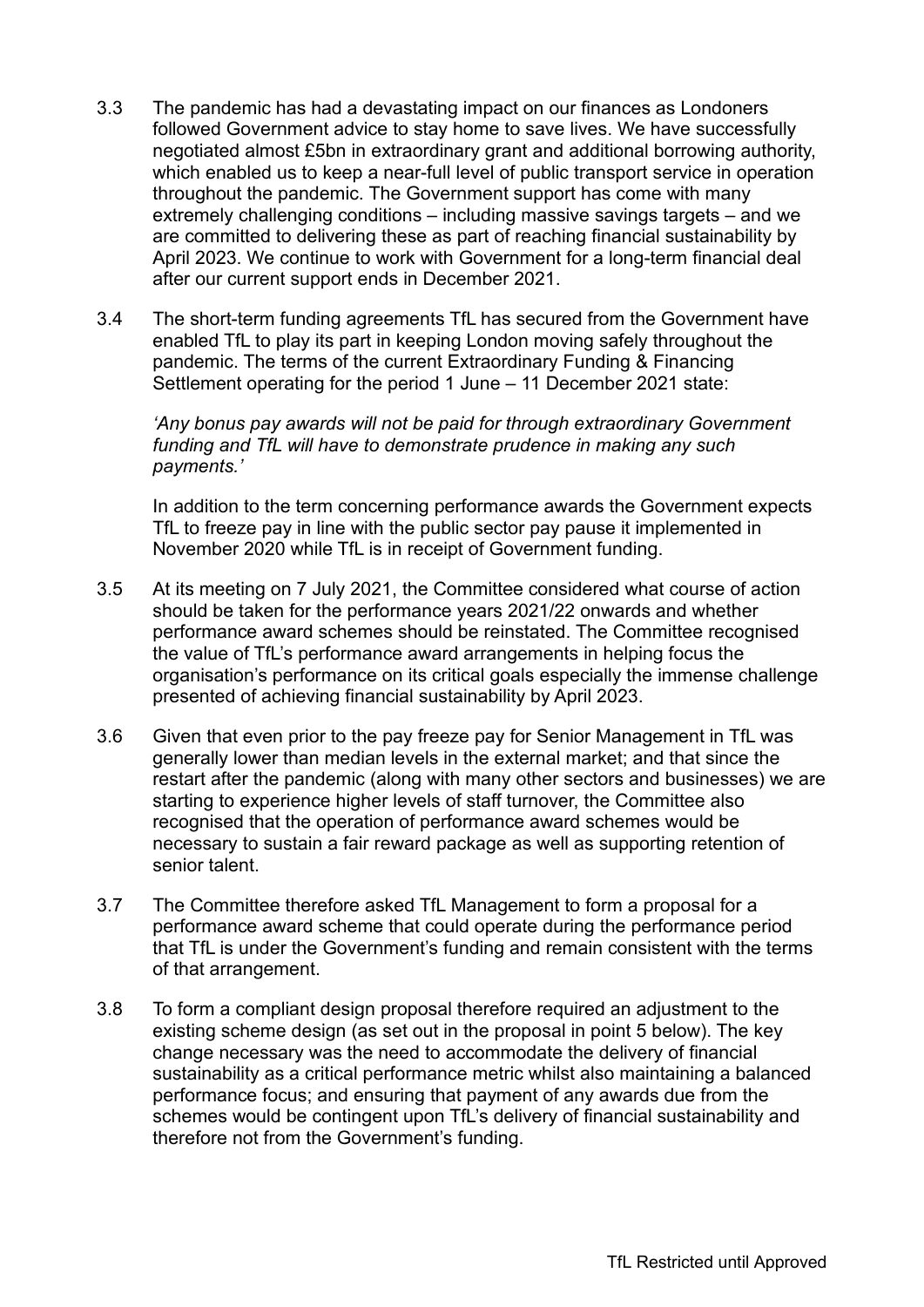3.9 In addition to potential changes to scheme design brought about by the above considerations, TfL is refreshing its performance management processes. Central to this is a change to individual performance ratings and their reduction from 5 to 4 that also needed to be factored into any scheme design for 2021/22 onwards.

# **4 Financial Sustainability**

- 4.1 Prior to the coronavirus pandemic, our 2019 Business Plan targeted financial sustainability by April 2023, which meant breaking even and turning a surplus on our net cost of operations (total operating costs including maintenance and renewals).
- 4.2 This was through a combination of maximising fares income on London Underground and buses, full services running on the Elizabeth line, and reducing the buses deficit through additional roads income. This was a challenging ambition at the time, depending also on the realisation of TfL's £730m savings programme over a six-year period.
- 4.3 Since the pandemic, our income has plummeted in 2020/21, our income was only £1.6bn, compared to the £5.1bn we had planned. Meanwhile our cost base has stayed fixed – at almost £9bn per annum whilst we protected core services for key workers.
- 4.4 Transport has a traditionally high fixed cost base, with heavy infrastructure and high upfront investment, which means it is difficult to cut cost out quickly without drastically changing the service proposition.
- 4.5 Government have made clear we must still achieve financial sustainability by April 2023.
- 4.6 TfL's main source of income is passenger revenue, and this underpinned the 2019 Business Plan assumptions for financial sustainability. With future passenger revenue so uncertain, TfL now faces a huge challenge to maintain the same date for financial sustainability.
- 4.7 This can only happen through significant savings and efficiencies programmes, identifying new revenue sources beyond passenger income, and astute commercial management.
- 4.8 The size of the gap we currently need to plug in our financial plan is around £2bn.
- 4.9 The huge change programmes needed to deliver this bring significant risk, and senior management will need to perform at the highest possible levels to overcome these challenges to deliver our goals.

# **5 Proposed Annual Scheme Design for 2021/22 and 2022/23**

- 5.1 The Committee outlined some key design principles to guide the design:
	- (a) The conditions set for the Extraordinary Government Funding are for 'revenue support' only and not the Government's financial support for TfL's capital projects. Achieving financial sustainability in the context of the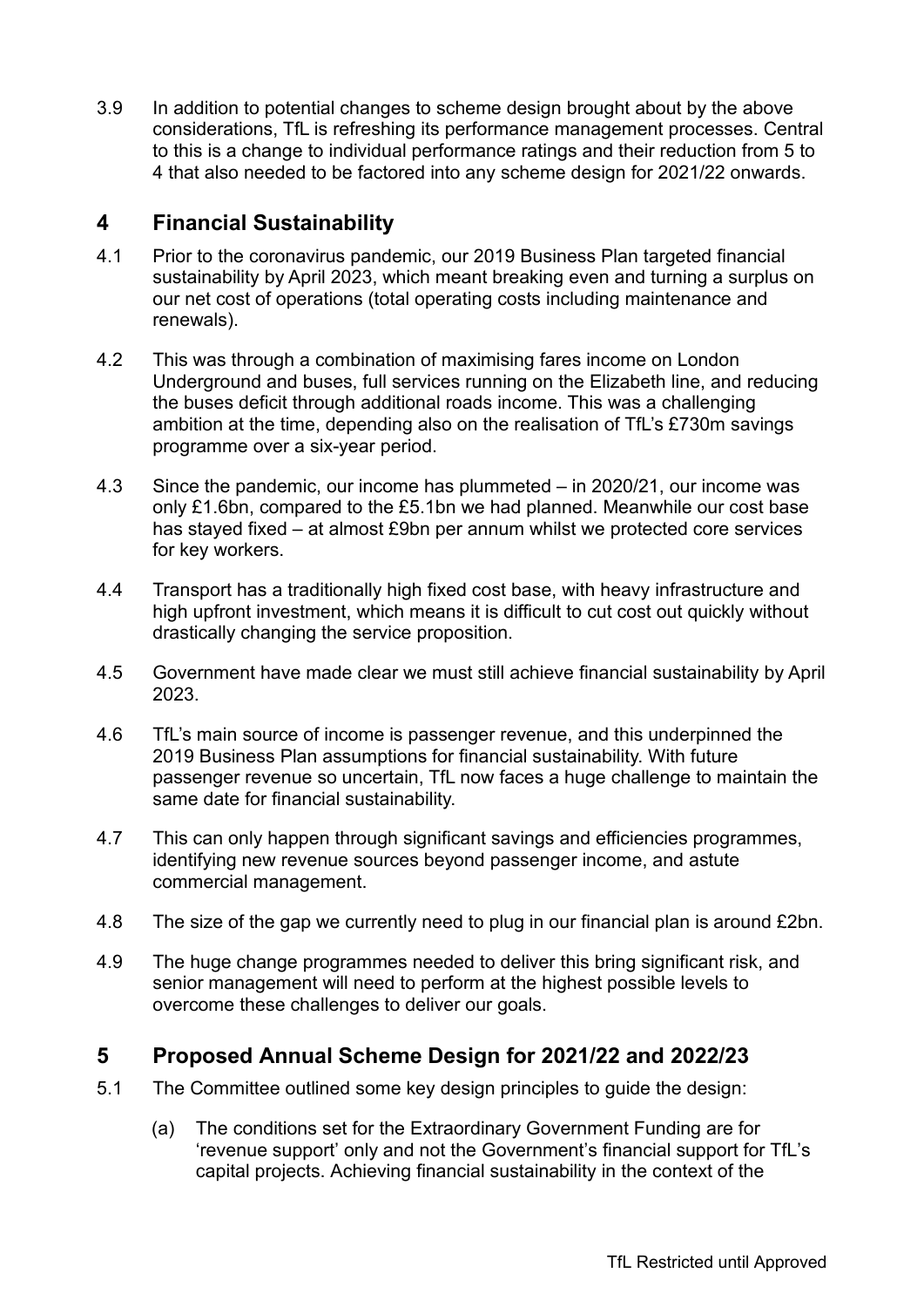performance award schemes concerns this 'revenue support' from the Government only.

- (b) Any performance award arrangements agreed by the Committee will be within the spirit of the funding settlement as well as the specific conditions set in the letter from the Secretary of State for Transport. The key consideration therefore is for TfL to be financially sustainable before awards can be paid.
- (c) Despite the importance of achieving financial sustainability the underlying basis for the subsequent calculation of individual performance awards should not be on financial performance alone and a balanced scorecard approach should be maintained.
- (d) To be eligible to receive a performance award an individual will need to be continuously employed with TfL up to a date (yet to be determined) during 2023/24 in order to maximise the benefits derived from the scheme to include retention of senior talent in addition to supporting performance and reward.
- (e) The approach to performance awards must continue to demonstrate financial prudence.
- (f) The Committee will retain final discretion on the assessment of scheme performance metrics and the application of the business rules for the scheme to guard against any unintended consequences brought about by this redesign.
- (g) All performance award schemes will be aligned to standard TfL Performance Management processes and this includes the transition to the new model of 4 levels of individual performance rating for 2021/22 onwards.
- 5.2 Proposed Scheme Overview
	- (a) TfL's annual performance award schemes will continue in their current format with performance award budgets assessed for a one-year performance period determined by annual business scorecard results and with individual awards calculated by linking performance ratings to a multiplier used against the calculated budget.
	- (b) Individual performance awards will be calculated in line with the normal annual performance cycle and would be recorded for 2021/22 and 2022/23.
	- (c) Payment of the recorded annual performance award amounts for 2021/22 and 2022/23 is then made further dependent upon achievement of a 'Financial Overlay Trigger' that also forms part of the metrics for each annual scheme.
	- (d) The Financial Overlay Trigger will act as a separate overriding financial performance condition (independent of the annual scorecard and individual performance rating conditions) and will require TfL to deliver its business plan to become (operationally) financially sustainable, free of 'extraordinary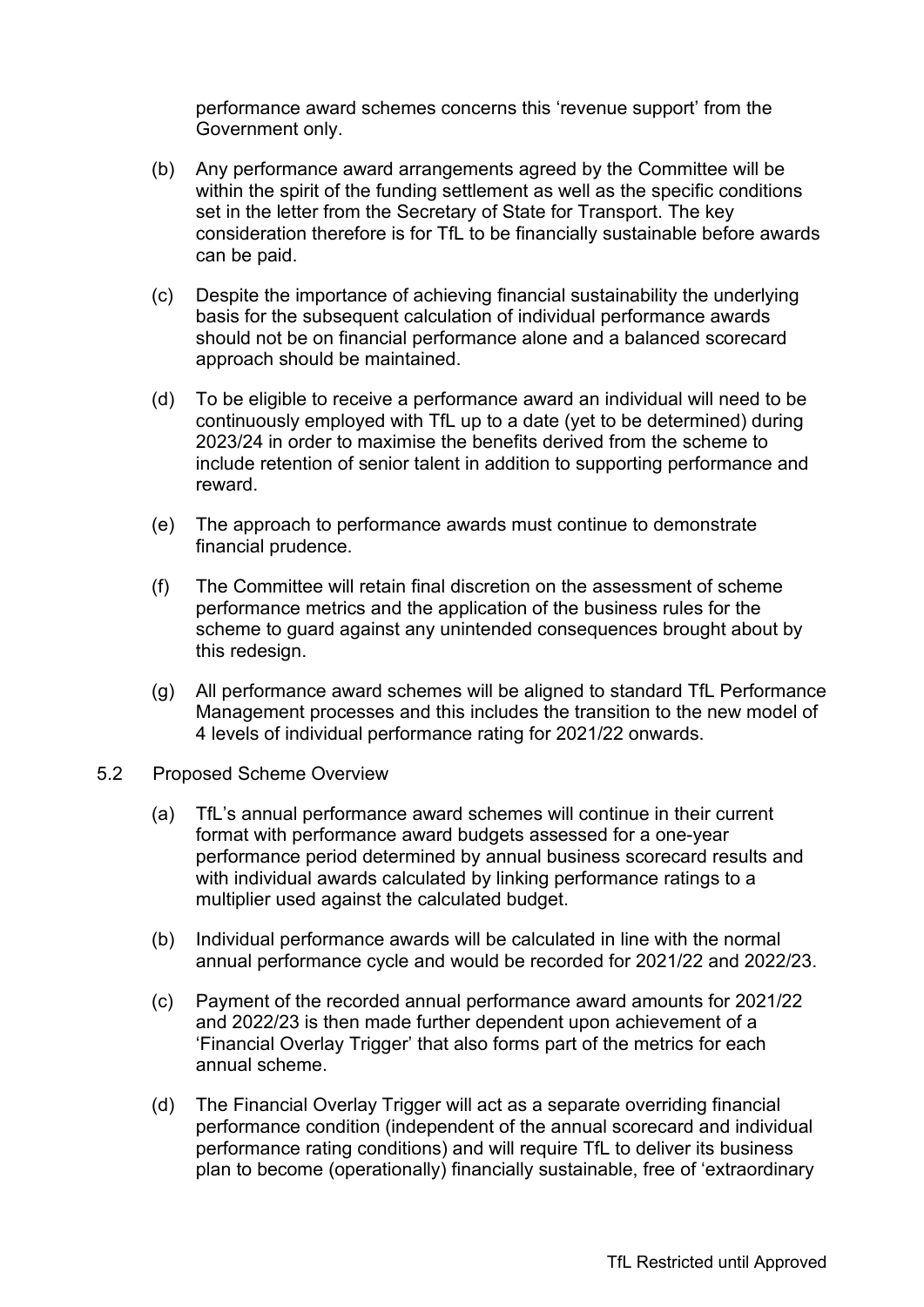Government funding' by 1 April 2023. It will be evidenced by the annual budget and business plan that is set for 2023/24 financial year.

- (e) The Financial Overlay Trigger would have no bearing on the calculation of the quantum of the annual performance award budgets but will act as a necessary performance trigger only that ensures that by delivering the Financial Sustainability Plan any performance award payments will not be met from the Government's extraordinary funding.
- (f) Performance Awards can only become due at the point that financial sustainability is determined with the confirmation of the budget and business plan for 2023/24 so that it is important to note that there is no deferral of payments involved. Payments can only be considered as 'earned' when all performance conditions have been met including the critical Financial Overlay Trigger.
- (g) As is normal, the Remuneration Committee will hold final discretion on the assessment and application of both the Financial Overlay Trigger and overall operation of the performance award schemes to ensure that they only operate in the way that is intended.

## **6 Implementation**

- 6.1 The associated business rules for the annual schemes will be rewritten to incorporate the changes to the scheme design proposed and specifically the Financial Overlay Trigger.
- 6.2 The redesigned scheme performance conditions and business rules will be communicated to all Senior Management participants at the point of implementation.

# **7 Budget and Indicative Scheme Costs**

- 7.1 It is proposed that the performance award budgets for the annual schemes are continued to be calculated in accordance with the current scheme design.
- 7.2 Indicative total annual scheme costs for all Senior Management (inclusive of the Commercial Development scheme), modelled against the current headcount, total salary cost and anticipated individual performance rating distributions are set out below. Actual scheme costs will be dependent on the variable elements outlined. These costs are exclusive of Employer's National Insurance contributions.
	- (a) £9,354,36 at 75 per cent scorecard achievement which would represent an 'on target' level of performance;
	- (b) £10,615,016 at 85 per cent scorecard achievement which would represent a 'stretch' level of performance; and
	- (c) £12,155,315 at 100 per cent (maximum) scorecard achievement.